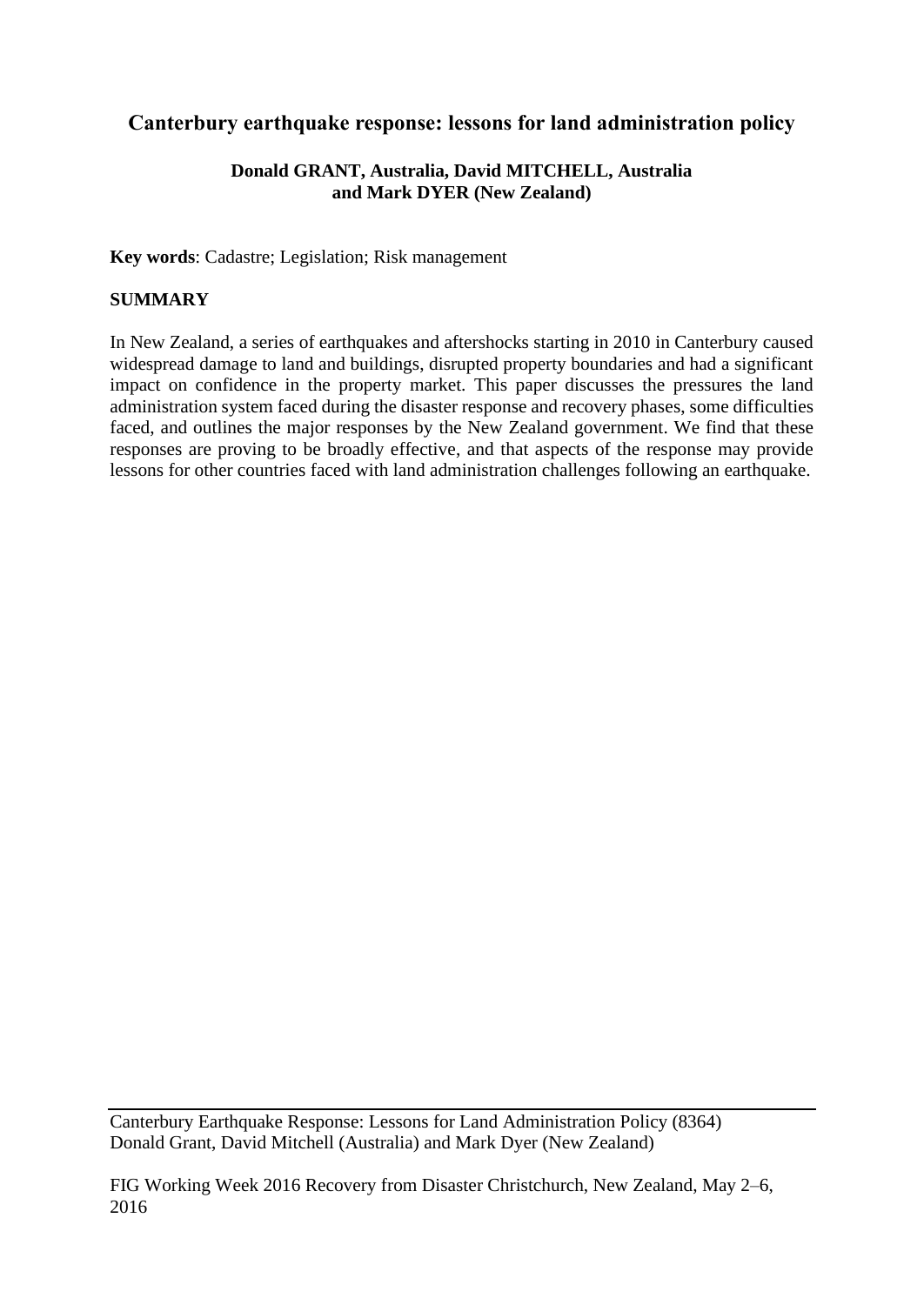# **Canterbury earthquake response: lessons for land administration policy**

#### **Donald GRANT, Australia, David MITCHELL, Australia and Mark DYER (New Zealand)**

# **1. INTRODUCTION**

In the province of Canterbury, New Zealand, starting in September 2010, a series of over 4300 earthquakes and aftershocks of magnitude 3 or greater, including 34 of magnitude greater than 5 (Geonet, 2015), caused widespread damage to land and buildings. Property boundaries were moved by as much as several metres, soil liquefaction caused buildings and other assets to move relative to the bedrock. Fences had offsets of up to 4 metres introduced (Figure 1). Several multi-story buildings collapsed including many masonry buildings.



**Figure 1 Effects of fault rupture on previously straight fence and water race (Photo: Survus Consultants)**

The most damaging aftershock in February 2011 was located right under the city with extremely high accelerations (over 2 times the acceleration of gravity). As well as more than 1000 buildings in the central city that had to be demolished, the infrastructure damage amounted to 1300km of roads, 660km of sewer pipes, 136 pump stations and 50km of freshwater pipes (Scott, 2013). Extensive damage to residential properties also resulted with nearly 70,000 homes repaired, over 160,000 properties with a building claim and over 180,000 claims for home contents (EQC, 2016).

Canterbury Earthquake Response: Lessons for Land Administration Policy (8364) Donald Grant, David Mitchell (Australia) and Mark Dyer (New Zealand)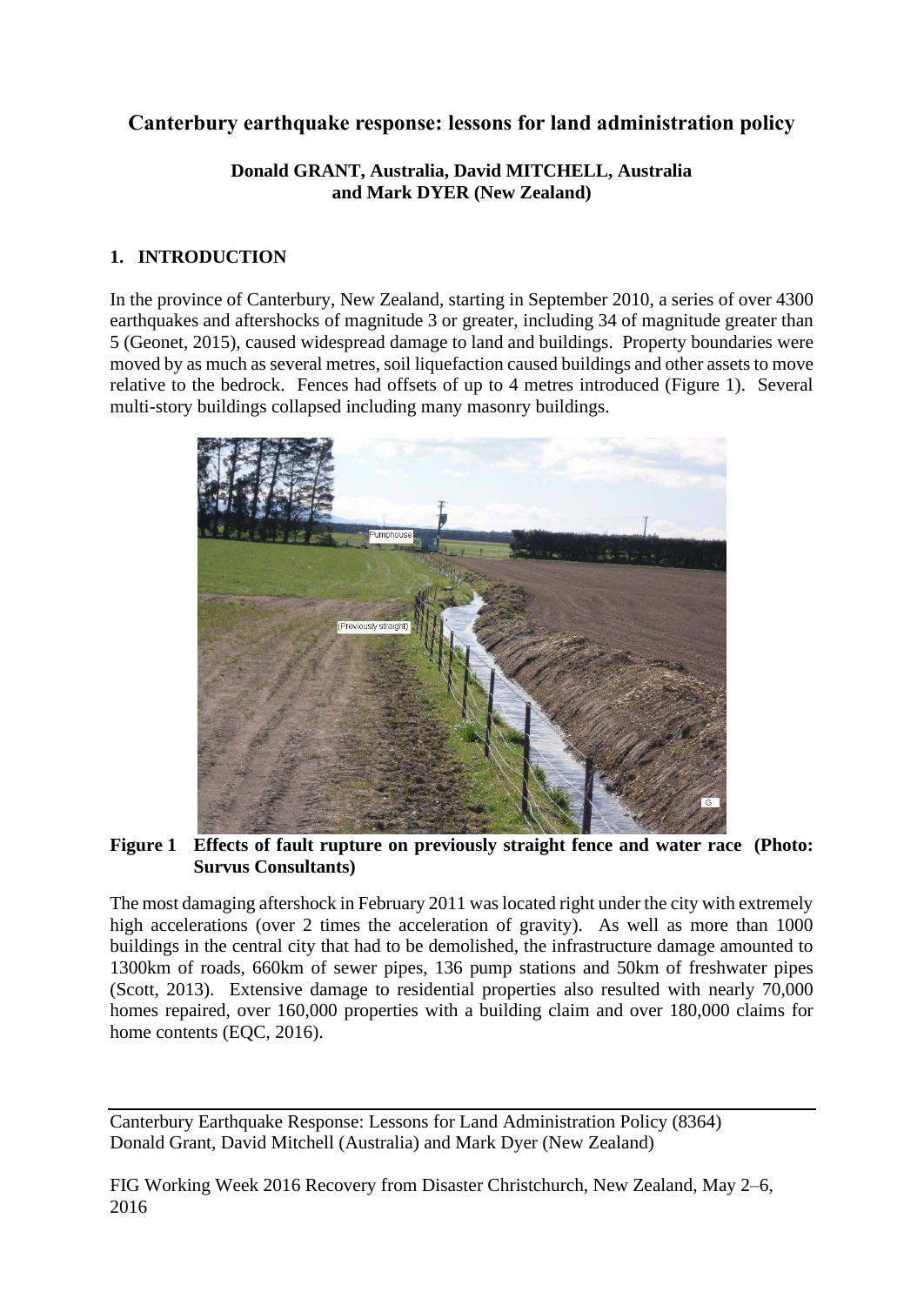Such disasters typically overwhelm the land administration systems initially. And yet these land administration systems are needed as a key contributor to recovery and reconstruction efforts and an eventual return to normality - ideally stronger and more resilient than before the disaster. Each disaster poses different problems, and each country has different land administration systems, but some themes emerge which may be able to be applied in other earthquake-prone countries.

Following the initial earthquake, and during the sequence of aftershocks, the land administration systems in New Zealand necessarily switched mode from a relatively routine transactional focus to larger scale issues of governance, legislative and regulatory responses, recovery of survey infrastructure, spatial data infrastructure and large scale land acquisition.

Relative property values across Christchurch were permanently altered by factors such as the geotechnical classification of soils regarding their suitability for building foundations, compliance of building structures with earthquake codes and the resulting ability to obtain insurance. These became important determinants of buyer confidence (Mitchell, Myers & Grant 2015; Sullivan & Grant 2012).

These all presented problems for land administration. The following section outlines some key initiatives that supported post-disaster land administration.

## **2. KEY ELEMENTS OF THE RESPONSE AND RECOVERY FOR LAND ADMINISTRATION**

## **2.1 Legislation and regulations**

#### 2.1.1 Canterbury earthquake response and recovery legislation

Two acts of parliament were brought into force following the main earthquake in September 2010 and the main aftershock in February 2011. These were the Canterbury Earthquake Response and Recovery Act 2010 (CERRA2010) passed just 10 days after the 4<sup>th</sup> September 2010 earthquake, and the Canterbury Earthquake Recovery Act 2011 (CERA2011) passed 55 days after the 22<sup>nd</sup> February 2011 aftershock that cause the majority of damage.

The CERRA2010 legislation was enacted by Parliament in haste and with very limited opportunity for public comment (Gall, 2012). It provided extremely broad powers, likened by Gall to wartime powers. It essentially set aside any legislation that was deemed to impede the initial response and subsequent recovery efforts. It was very broad-brush empowering legislation allowing Orders in Council from the Executive to modify the effect of provisions in almost all other legislation within the affected part of Canterbury.

Gall describes the legislation as "draconian and an affront to democracy". However it was enacted by parliamentary representatives who retained the power to repeal or modify it if it should prove excessive in practice. Furthermore, in 2 subsequent general elections in 2011 and 2014, the voting public seems to have broadly chosen not to be affronted by it. It may therefore

Canterbury Earthquake Response: Lessons for Land Administration Policy (8364) Donald Grant, David Mitchell (Australia) and Mark Dyer (New Zealand)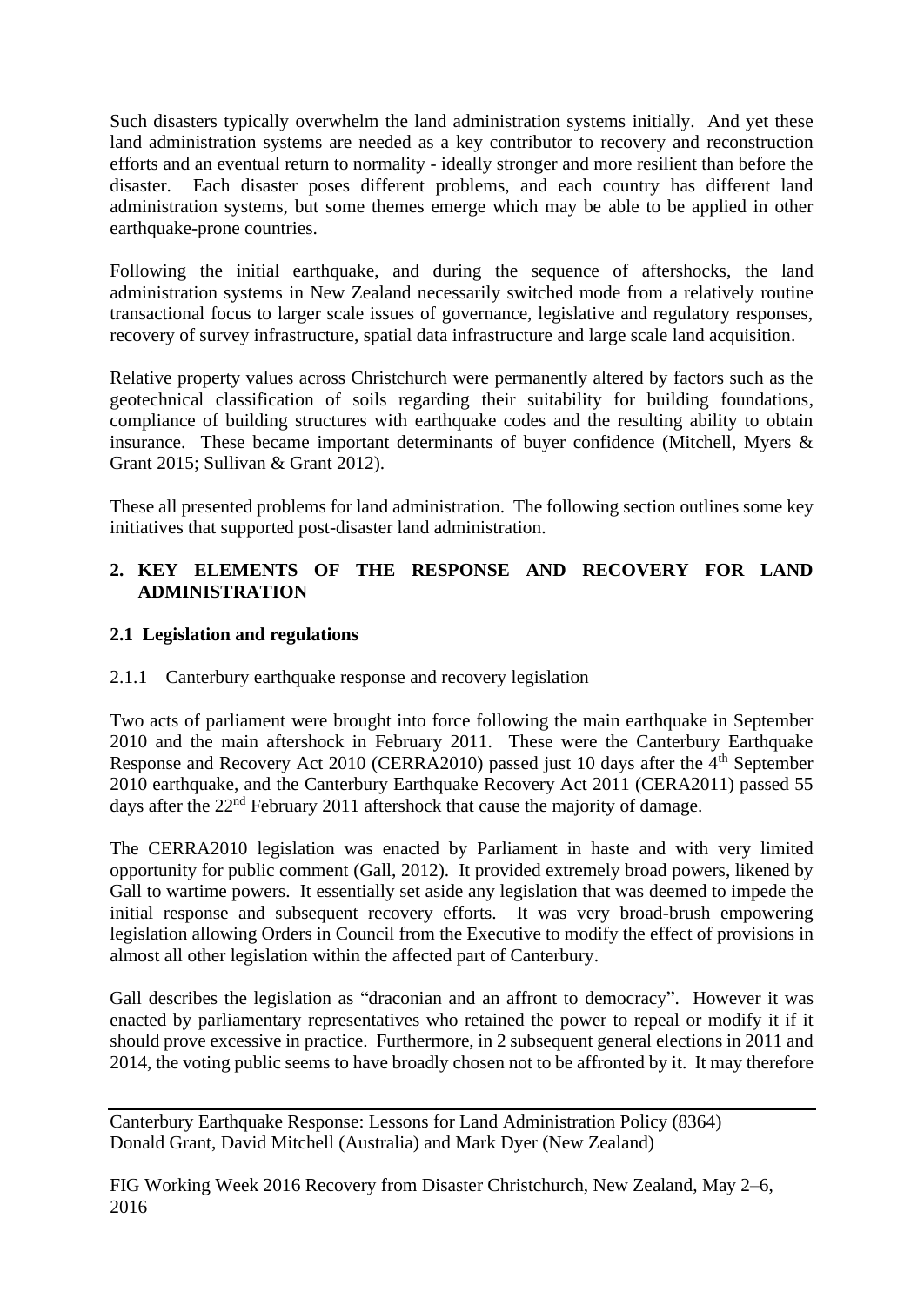be more correct to say it was an affront to long-accepted constitutional principles than an affront to democracy itself.

The second act, CERA2011 refined and extended these powers by setting up the Canterbury Earthquake Recovery Authority (CERA) to unify the government response to the disaster. The powers of this authority were modelled on the Queensland Reconstruction Authority following 2011 floods in Queensland, Australia (Gall, 2012).

While the CERA2011 legislation also attracted some criticism for its unprecedented powers, (Gall, 2012), in terms of land administration it provided a more focused and limited response to provisions for taking land that may be required for recovery efforts. These provisions provided for fast-tracking surveys and issue of title for land-taking actions for public purposes. However it also set out protections for affected landowners. CERA2011 was drafted quickly but without the same haste as the earlier CERRA2010 and with input from relevant statutory officers including the Surveyor-General and the Registrar-General of Lands.

Whether the unprecedented breadth of the powers was necessary can be debated. However one effect, whether intended or not, was that it became immediately very clear to public officials that these were remarkable times and that business-as-usual solutions were not what the government wanted. A positive result of this refocus on solutions rather than legislation, was that where officials had reservations about proposals, they were required to outline their arguments in terms of public policy, equity, effectiveness, and avoiding unintended negative consequences or long term harm. The more easily made argument that "the law will not allow it" was generally no longer available. This was because the law provided considerable flexibility to make any new provisions deemed necessary to get Canterbury back on its feet as soon as possible.

#### 2.1.2 Survey regulations for cadastral survey and boundary definition

One process that took advantage of the CERRA2010 and CERA2011 legislation was the 2012 amendments to the Surveyor-General's Rules for Cadastral Survey 2010 to take into account the changed circumstances in the Canterbury region. These Rules have the power of government regulation. The rule-making (regulation-making) powers have been delegated by Parliament to the Surveyor-General and include requirements for full consultation with affected stakeholders. In normal circumstances, this consultation is appropriately careful and considered – which takes time.

As described in Grant *et al*, (2015), an Order in Council allowed the Surveyor-General to forego the usual requirements of consultation to make Rules "specifying how the spatial extent (particularly boundaries) of Canterbury earthquake land must be defined and described". In practice the Surveyor-General did discuss proposals with representatives of survey professionals bodies in the Canterbury region. The Rules (Land Information New Zealand, 2012a) and associated guidelines (Land Information New Zealand, 2012b) came into force on 1 January 2013.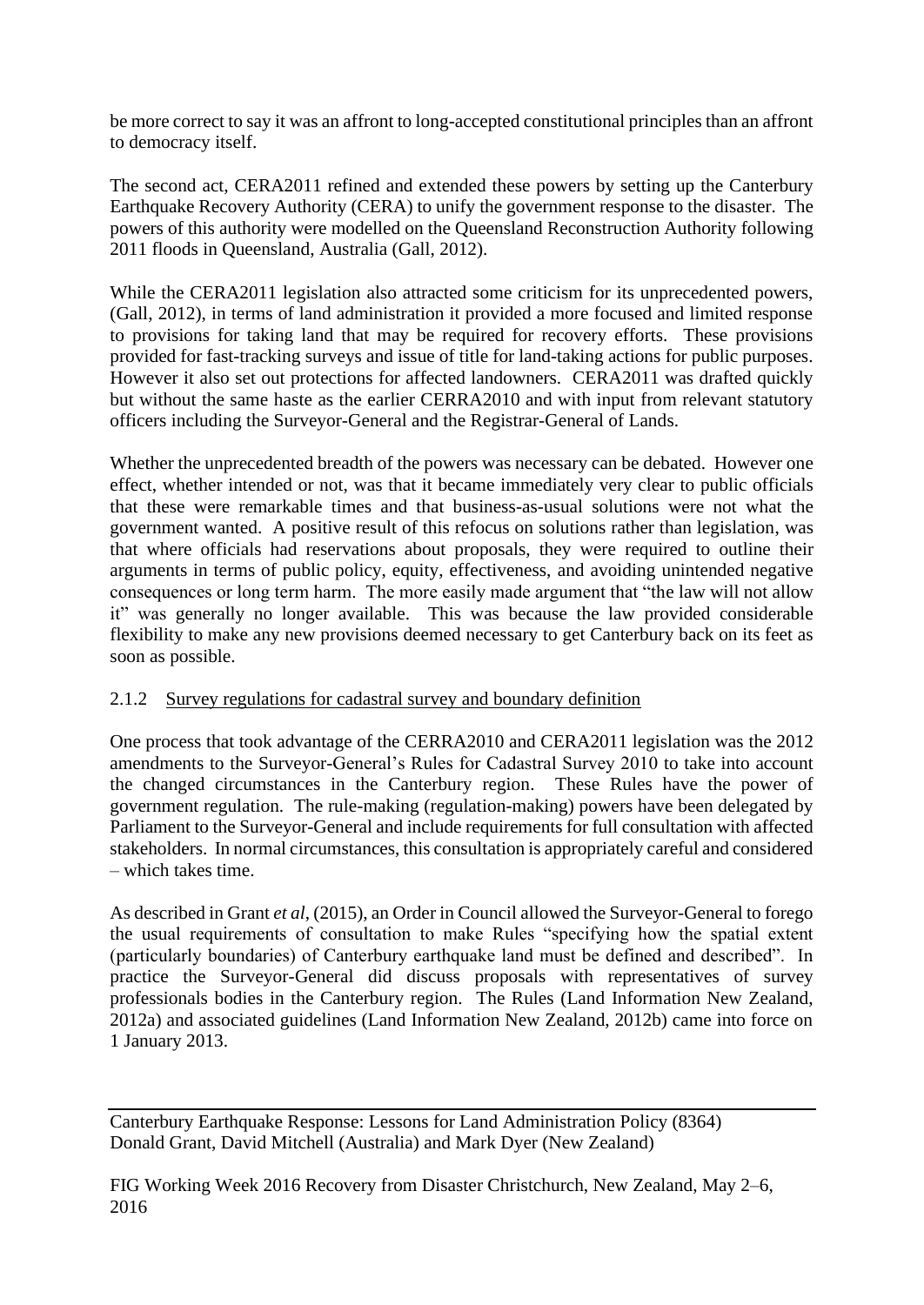These amended Rules clarified the definition of boundaries affected by fault rupture (Figure 1 above, Grant *et al*, 2015; Land Information New Zealand, 2012b) but did not address many urban boundary definition issues in Christchurch city resulting from widespread and highly localised movements caused by soil liquefaction (Robertson, Dyer & Donnelly, 2016).

#### 2.1.3 Legislative & Regulatory response to localized boundary definition issues

Although the new Rules clarified the principles of boundary definition in the case of movement of bedrock by fault rupture and distortion, a more complex situation prevailed in Christchurch City. While also subjected to movement of the bedrock, greater movement resulted from liquefaction of soils, which caused fences, houses and survey marks to move inconsistently by amounts varying from decimetres up to metres (Robertson *et al*, 2016).

The practical application of common law to boundary definition is difficult and unclear in this situation. Given the ambiguous movement of survey evidence, accepted survey practices lead to uncertain or inconsistent results (Grant & Mitchell, 2016; O'Brien, 2015; Robertson *et al*, 2016). As the earthquake recovery moved from response to rebuild the number of surveys needed increased. Surveyors became concerned about being exposed to significant liability – such as court challenge by landowners who believe they have been disadvantaged by a surveyor's boundary determination that was made without clear legal guidance.

To provide certainty, the government Cabinet approved a suite of solutions including a legislative component. A Bill was introduced which, if passed by Parliament, will provide that boundaries moved with the Canterbury earthquake sequence (O'Brien, 2015; Robertson *et al,* 2016). The Canterbury Property Boundaries and Related Matters Bill only applies to the greater Christchurch region and to the effects of this earthquake sequence. It is not intended to apply nationally or in anticipation of future similar events.

The Bill applies to all boundaries including horizontal and vertical boundaries, and fixed and moveable boundaries. The Bill acknowledges that conflicts arise between boundaries moved by the earthquake and early surveys conducted since the earthquake – especially where those surveys were based on a principle that boundaries did not move. The Bill does not seek to resolve those conflicts. Instead it validates these interim surveys and does not preclude existing conflict resolution mechanisms including civil court proceedings.

Cabinet has noted that the government agency responsible for the cadastre – Land Information New Zealand (LINZ) - will actively identify and manage those interim surveys that have the potential to create boundary conflicts.

If the Bill is enacted, the Surveyor-General will issue new Rules for cadastral surveys. For the vast majority of land parcels in greater Christchurch the movement of land does not have a material effect in relative terms. However in the worst affected areas the shape, area, and dimensions of parcels no longer reflect the existing cadastral record. New rules will set requirements to re-survey existing boundaries affected by earthquakes rather than accept the pre-earthquake position and record. Over time the cadastre will 'self-heal'.

Canterbury Earthquake Response: Lessons for Land Administration Policy (8364) Donald Grant, David Mitchell (Australia) and Mark Dyer (New Zealand)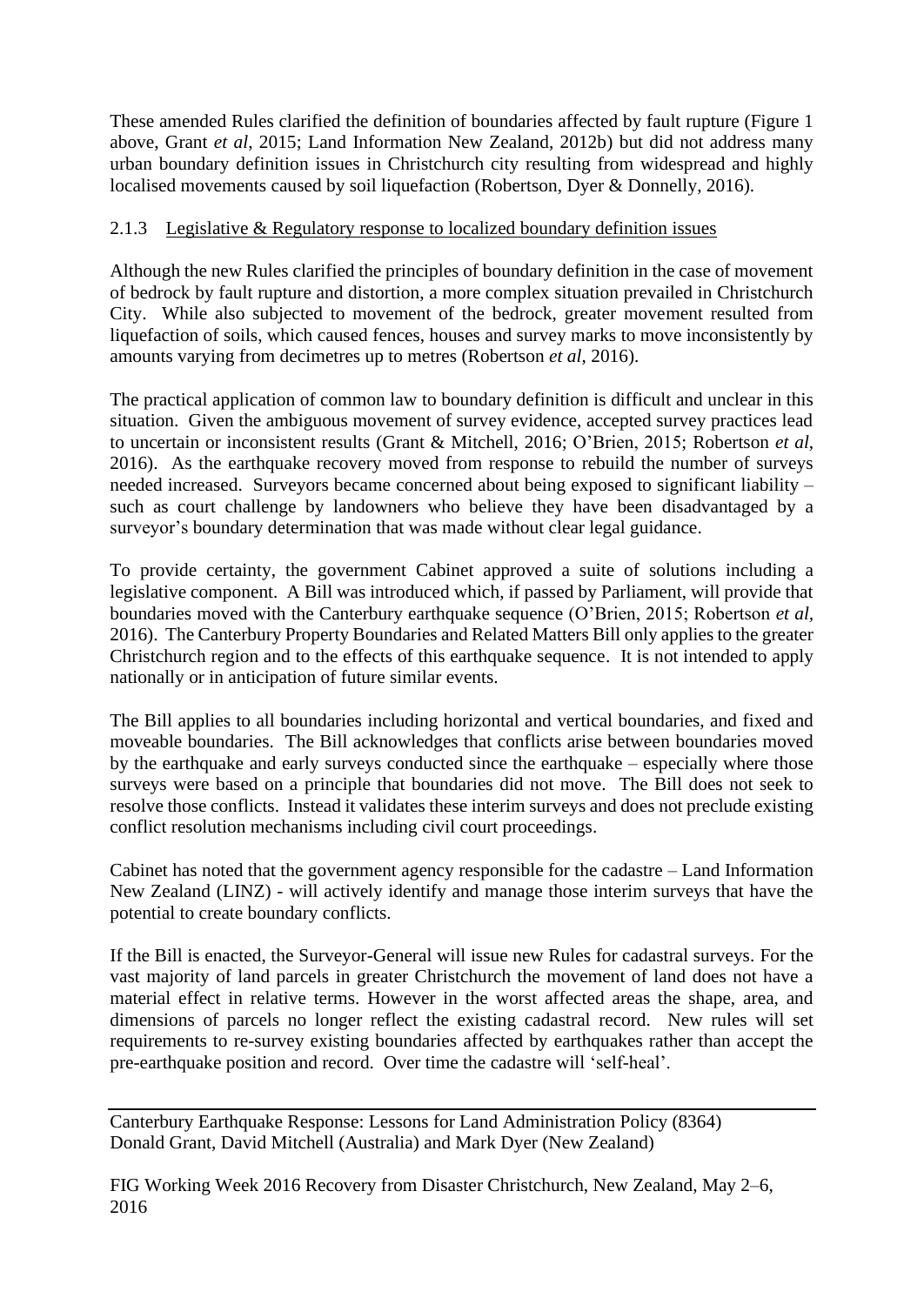The Bill also intends to limit liability of surveyors and those who rely on surveys in so far as the principle (whether boundaries moved or did not move) was applied on any particular survey. The final form of the solutions has yet to be decided.

#### 2.1.4 Lessons on legislative & regulatory changes

Following a disaster, there is a clear need for strong and immediate leadership from government. A centralized empowered authority supported by other arms of government has the potential to be the most effective way of getting things done by coordinating accountabilities and communications between agencies of central and local government.

These needs were met (albeit with some controversy) by the Canterbury Earthquake Recovery Authority (CERA) and the empowering legislation, CERRA2010 and CERA2011. The legislation and the agency were broadly effective in NZ but the legislation can be criticized for being too far reaching as a result of being drafted in haste (Gall, 2012).

The best time to draft such legislation may be in a post-disaster review where lessons can be drawn calmly and clearly – before the next disaster.

The usual common law principles of boundary definition based on survey and legal evidence are applied by surveyors to individual properties in relation to their usually unaffected neighbours. However these principles are found not to work when all "neighbours" within 50 to 100km, and all survey marks, are affected to differing degrees. In particular, in areas of liquefaction there were very localized inconsistencies.

In this case, the common law principles, to the extent they exist and are applicable, might need to change to achieve an effective public benefit balanced against equitable private property interests. The Surveyor-General is not empowered to create law or overturn common law precedents set by the courts. However Parliament can do so. The policy and technical issues are discussed in O'Brien (2015) and Robertson *et al* (2016). The potential for disputes increases with time if sufficient clarity is not in place at the time of the disaster. A pragmatic approach may be appropriate in the immediate aftermath but with the passing of time, real and potential conflicts are a risk to necessary rebuild and investment decisions.

#### **2.2 Protecting land records and survey infrastructure**

#### 2.2.1 Land records

An illustration of the importance of survey & title records can be drawn from an earlier earthquake in New Zealand – the 1931 Hawke's Bay earthquake. The main shock was followed by fires in the city that burned for 72 hours because fire fighters had limited water supplies. Almost all of the paper titles and survey plans in the region, held in the regional land office, were destroyed. This caused severe disruption to the land administration system for many decades and the absence of pre 1931 records can still be a problem today.

Canterbury Earthquake Response: Lessons for Land Administration Policy (8364) Donald Grant, David Mitchell (Australia) and Mark Dyer (New Zealand)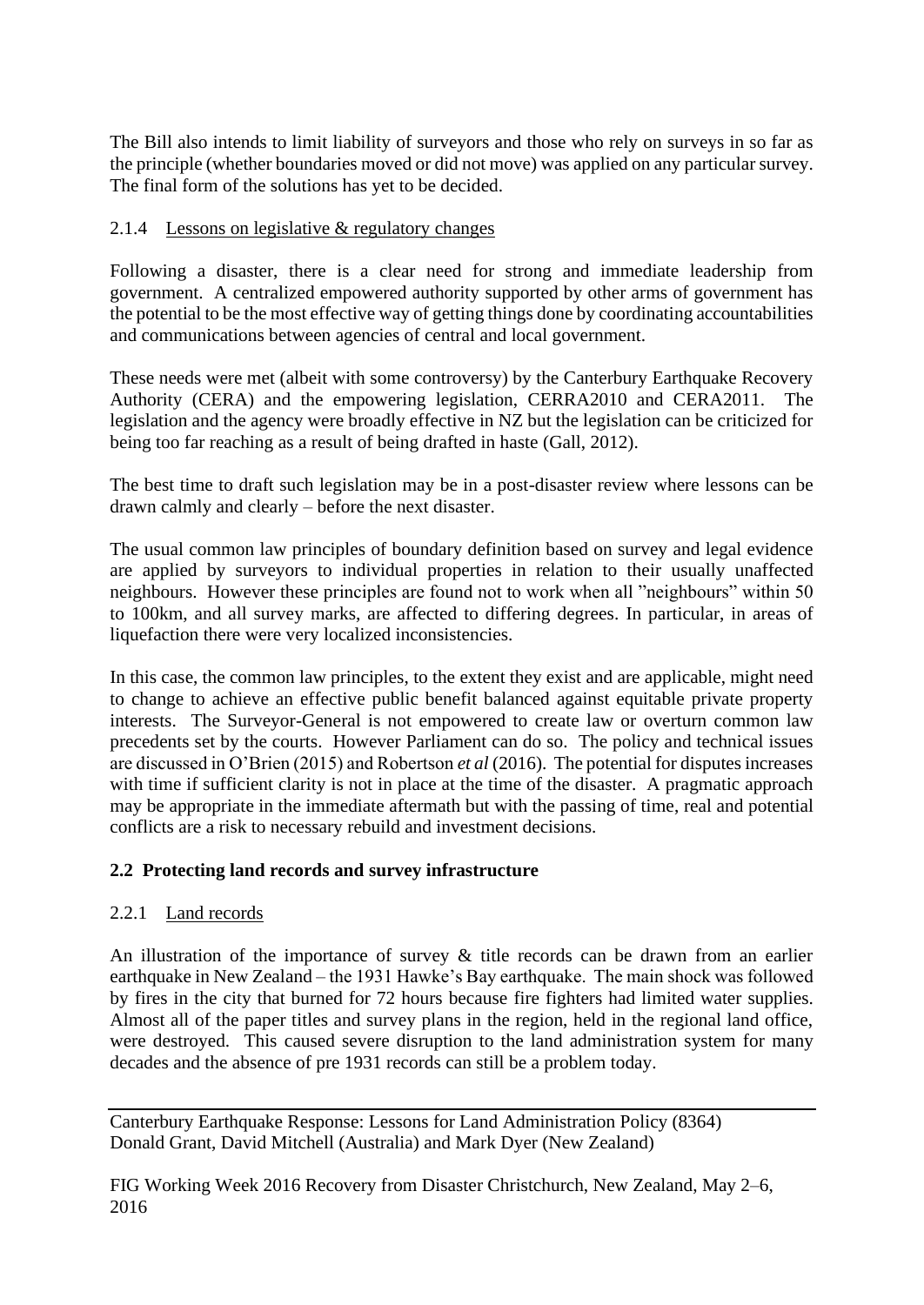Subsequently all survey plans throughout New Zealand were microfilmed by the national survey department with copies (disaster sets) held in different cities. These were later converted to digital images along with images of all title records as part of the Landonline project (Haanen, Bevin & Sutherland, 2002; Muir, 2007; Land Information New Zealand, 2016).

The lessons and responses to 1931 on the importance of protecting land records meant that there was no loss of information resulting from the 2010 and 2011 Canterbury earthquakes. Survey & title transaction processing was able to continue after the earthquakes even though the LINZ office in Christchurch was unable to be occupied for several weeks and although original paper records had been archived in a building that was unsafe to enter for some time.

#### 2.2.2 Survey marks

The earthquakes destroyed, damaged or moved survey marks across the entire region with movements of up to several metres. Some of the movements were relatively consistent with other marks nearby as they followed deep-seated movement of bedrock and were not adjacent to the fault trace. However the movement of many other marks, close to the fault trace or affected by liquefaction of the soil layers in which they were placed, were highly localized and inconsistent (Robertson *et al*, 2016).

The importance of the survey infrastructure to recovery and rebuild efforts was recognised soon after the first earthquake. This included the need to reinstate vertical control for repair of roads, sewers and stormwater. Additional funding from government was provided for reestablishment of geodetic and vertical control. These surveys also provided scientific information on seismic processes and allowed the extent of boundary issues to be determined. Unfortunately, successive major aftershocks resulted in further movements requiring new surveys.

A secondary risk to the infrastructure of control, cadastral reference and cadastral boundary marks was also identified. This was the extensive land clearance and rebuild plans which would result in heavy earth moving equipment deployed throughout the central city for several years. In particular this threatened all survey, boundary marks as well as evidence of occupation (walls and buildings) in the central city.

A contract was let to establish new local geodetic control marks in secure locations where they were less to be disturbed – although this could not be guaranteed. The contract also sought to survey and fix sufficient cadastral boundary marks, reference marks, walls and buildings in the central city to ensure that evidence of local deformation would be preserved for future surveyors even though the marks may later be destroyed. This work was completed by GNSS and new survey datasets were lodged into the survey record (J. Johnson, personal communication, 22 February 2016). This provided preservation of survey evidence without delaying the rebuild activities. All existing survey marks surveyed were given the status of "UNPROVEN" which means that future surveyors will need to decide what weight to apply to this evidence when locating boundaries.

Canterbury Earthquake Response: Lessons for Land Administration Policy (8364) Donald Grant, David Mitchell (Australia) and Mark Dyer (New Zealand)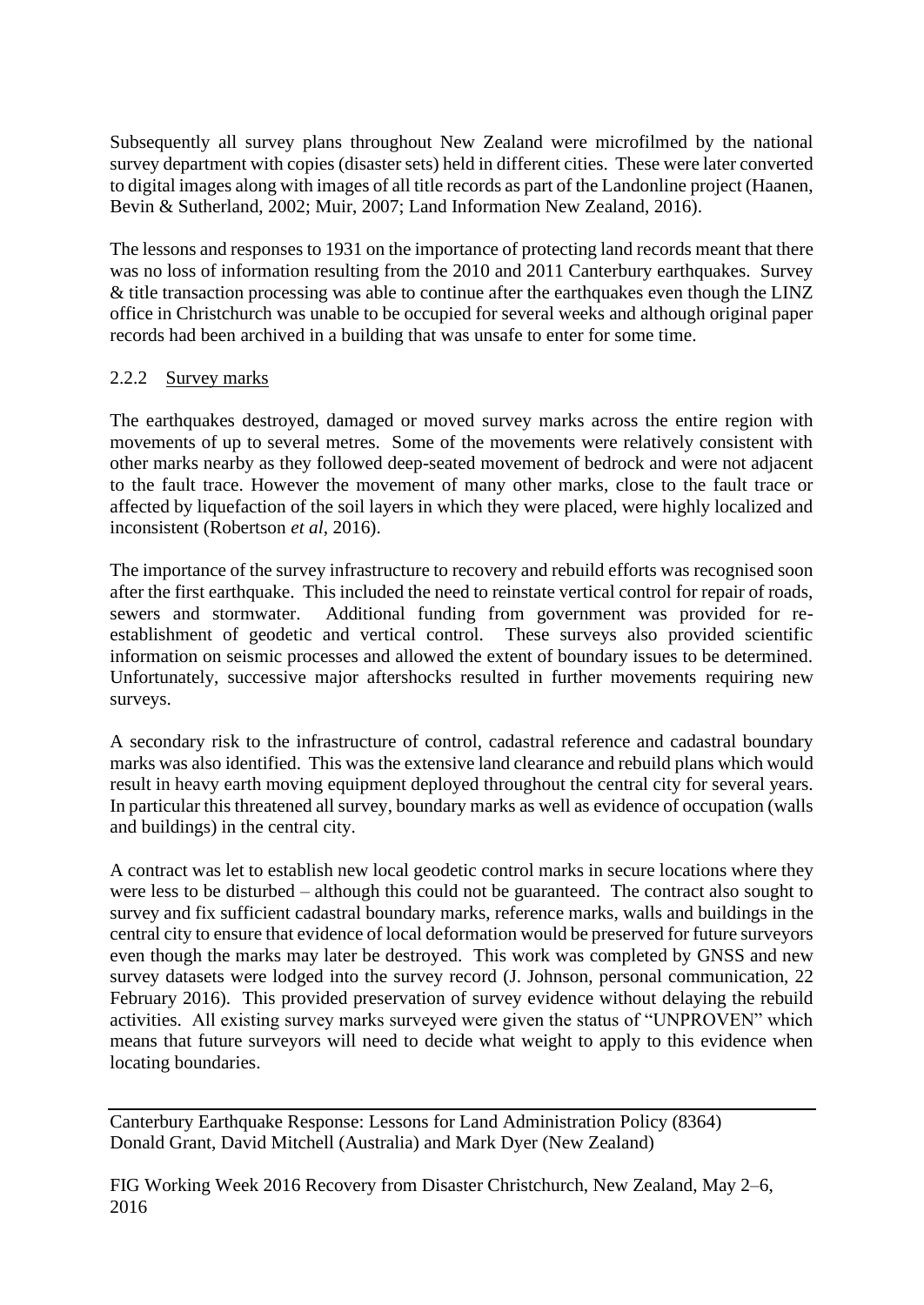## 2.2.3 Lessons on land records and survey infrastructure

Land administration records and those survey marks that survive the immediate impact of the earthquake or disaster may remain highly vulnerable to loss in the subsequent months. Individuals, authorities and government will naturally focus on the immediate recovery needs (saving lives) restoration of basic services (water, food, shelter, power, sewerage) and early attempts to restore a working community (communications, transport, employment, shops).

Major works undertaken in haste during this phase may result in loss of records, data and survey infrastructure. The negative effects of this are likely to persist for many decades. Remote digital storage of records can alleviate this as happened with survey and title records.

High resolution remote sensing (imagery, LIDAR, InSAR) may suffice for initial capture of moved boundaries. For map-based cadastral systems (rather than the mark based system in New Zealand) this imagery may be sufficient to update cadastral records.

#### **2.3 Survey & infrastructure contracting**

Scott (2013) describes the alliance model used in Christchurch to rebuild and repair NZ\$2.2 billion of physical infrastructure (roads, drainage, sewers, etc.). Initial rebuilding after the first 2010 earthquake involved each of the major contractor participants operating independently with their own systems and processes. Following the large aftershock in February 2011, the Stronger Christchurch Infrastructure Rebuild Team (SCIRT) was formed.

The daunting task after February 2011 lent itself to an alliance model based on collaboration between private sector and government partners, with common goals and objectives, seeking innovation and flexibility and relying on both public and private sector expertise.

Prior to the formation of SCIRT around 17 different survey consultancies had each been using their own methodologies, equipment, software, data formats, etc. to support recovery. After SCIRT was created, 14 survey firms were contracted to SCIRT and aligned their systems and data to maximize collaboration and data sharing (Scott, 2013).

A key part of merging competition and collaboration to maximize effectiveness was adoption of *Key Result Areas* of: on time delivery; quality; productivity; innovation; collaboration and communication; and health and safety. This ensured that all participants could prosper through collaboration and the resulting efficiency gains. All contractors shared responsibility for the success of the recovery and reconstruction efforts. A practical approach to statutory responsibilities by Surveyor-General staff also assisted (Scott, 2013).

The definition of boundaries in relation to existing and proposed infrastructure was a key task – hampered by the widespread and inconsistent movement of survey marks in the city due to soil liquefaction. Additional movements from each major aftershock necessitated resurvey and sometimes redesign.

Canterbury Earthquake Response: Lessons for Land Administration Policy (8364) Donald Grant, David Mitchell (Australia) and Mark Dyer (New Zealand)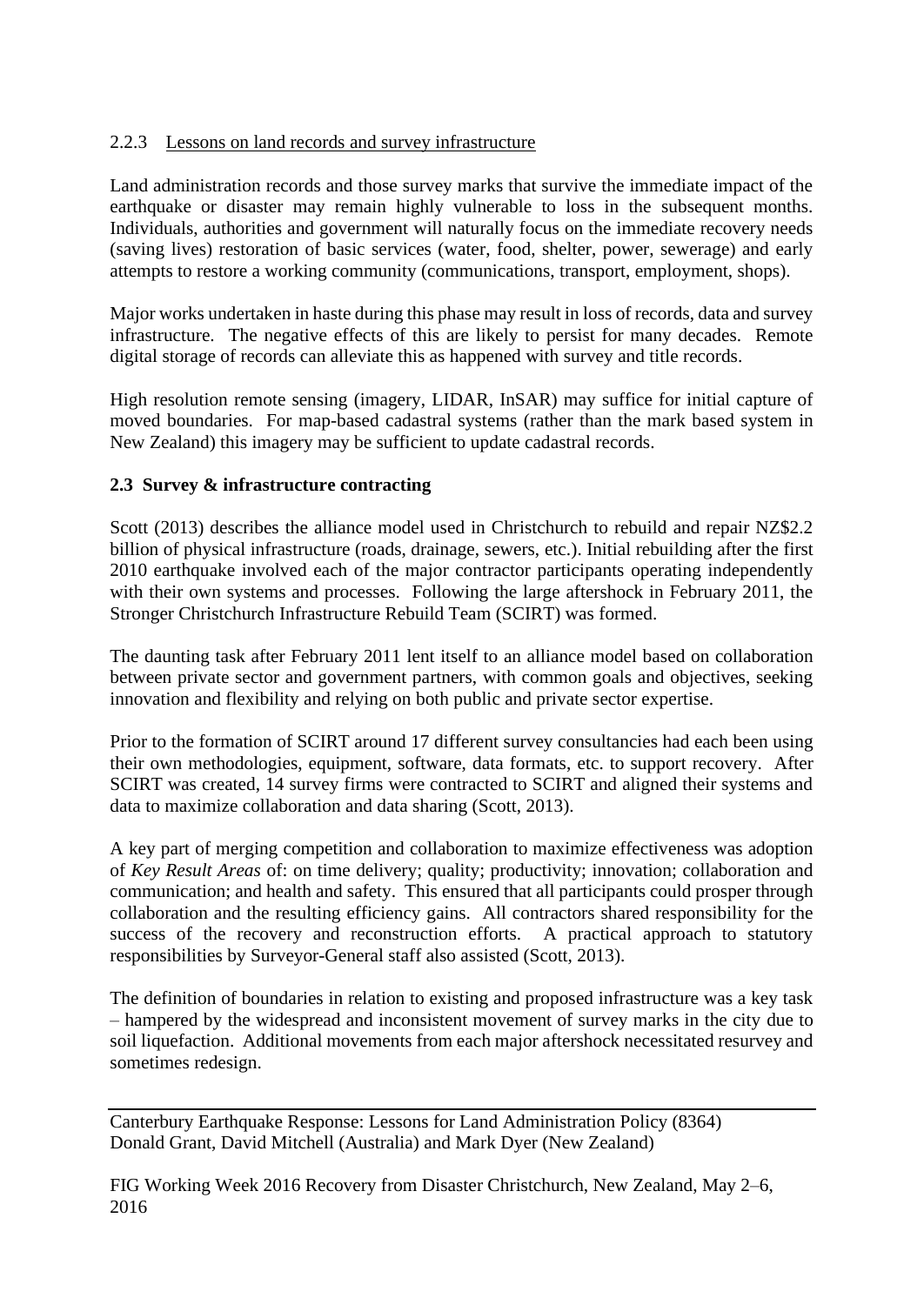There was also a very quick response from the land surveying community to establish survey control, and provide and share GNSS base station data. This, and the other shared survey data collected, including evidence of boundary location, will be very important for the future strength of the land administration system once the infrastructure rebuild work is completed.

## 2.3.1 Lessons on survey contracting

In normal times, procurement of survey contracting, which is both dependent on and contributes to the land administration system, tends towards flexibility and variety in a competitive market of independent survey contractors. However in extreme circumstances following a disaster, the SCIRT alliance model has been shown to work well. It is arguably strengthened by a professional culture amongst surveyors who are used to serving both the client and the community while also receiving fair recompense for their time and expertise.

# **2.4 Property related spatial data**

Mercury Project Solutions (2014) identifies issues in spatial property data in the aftermath of the Canterbury earthquakes. The causes of these data issues and proposed solutions are also identified. The main issues identified were classified as:

- lack of preparedness for data sharing and integration
- lack of a central authoritative reliable address register
- decisions about data management and technology that did not follow appropriate risk management procedures
- significant gaps in availability and capture of some location data.

The root causes were identified as: the lack of data sharing agreements; lack of data sharing channels or standardisation of formats and data models; no catalogue of data sources; and lack of training in data integration.

It was found that the market driven approach before the earthquakes had reduced agency coordination and discouraged standardisation. Unstructured addresses had been used inconsistently to link data. Disaster planning had taken place but only focused on the physical response – not the data-needs response. The scale of the earthquake events overwhelmed the initial ad hoc solutions. For example, a significant data gap existed with no centralised building tenancy data available.

The proposed solution is a centralised comprehensive *Property Data Framework Model* that brings together addresses, parcels, titles, building & rating unit data. While commercial models can be used for capture and management, there is a role for government to provide the enabling framework (Mercury Project Solutions, 2014).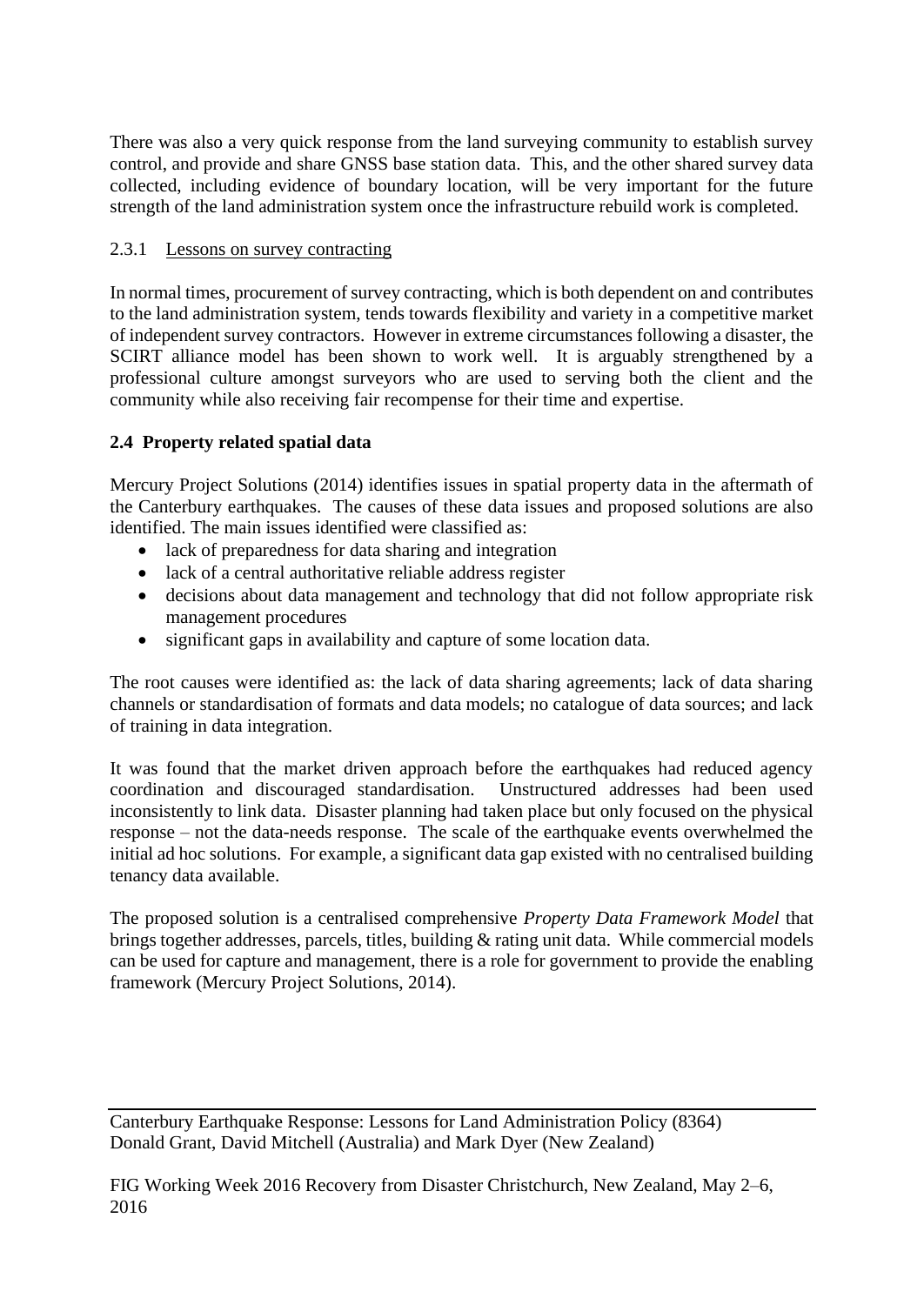#### 2.4.1 Lessons on property data

In normal times, procurement for spatial data capture and maintenance by competitive tender provides choice, flexibility, transparency and (to some extent) innovation. However it also results in inconsistent standards, data silos, complex alignment and maintenance of datasets. Data is treated as a commercial asset rather than as a community resource.

In times of disaster, data consistency, interoperability, and availability are crucial. Ad hoc solutions to data issues lead to waste and poor decisions at a time when decisions must be made quickly. What is needed is a combination of government leadership in standards and shared availability of core spatial data infrastructure holdings – together with commercial procurement in line with those standards and services (Mercury Project Solutions, 2014).

## **2.5 Land acquisition in the "Red Zones" & Valuation**

Based on a geotechnical assessment of land damage and soil capacity, the most affected residential areas were deemed unsuitable for continued residential use. This decision was based on the likelihood of soil liquefaction in future earthquakes and the inability to provide secure building foundations or buried services (such as water, sewerage, and power) to these properties. During the recovery and reconstruction phases the New Zealand government designated 'Red Zones' (See Figure 2) that encompassed approximately 8000 land parcels – mostly adjacent to the river where the soils liquefied.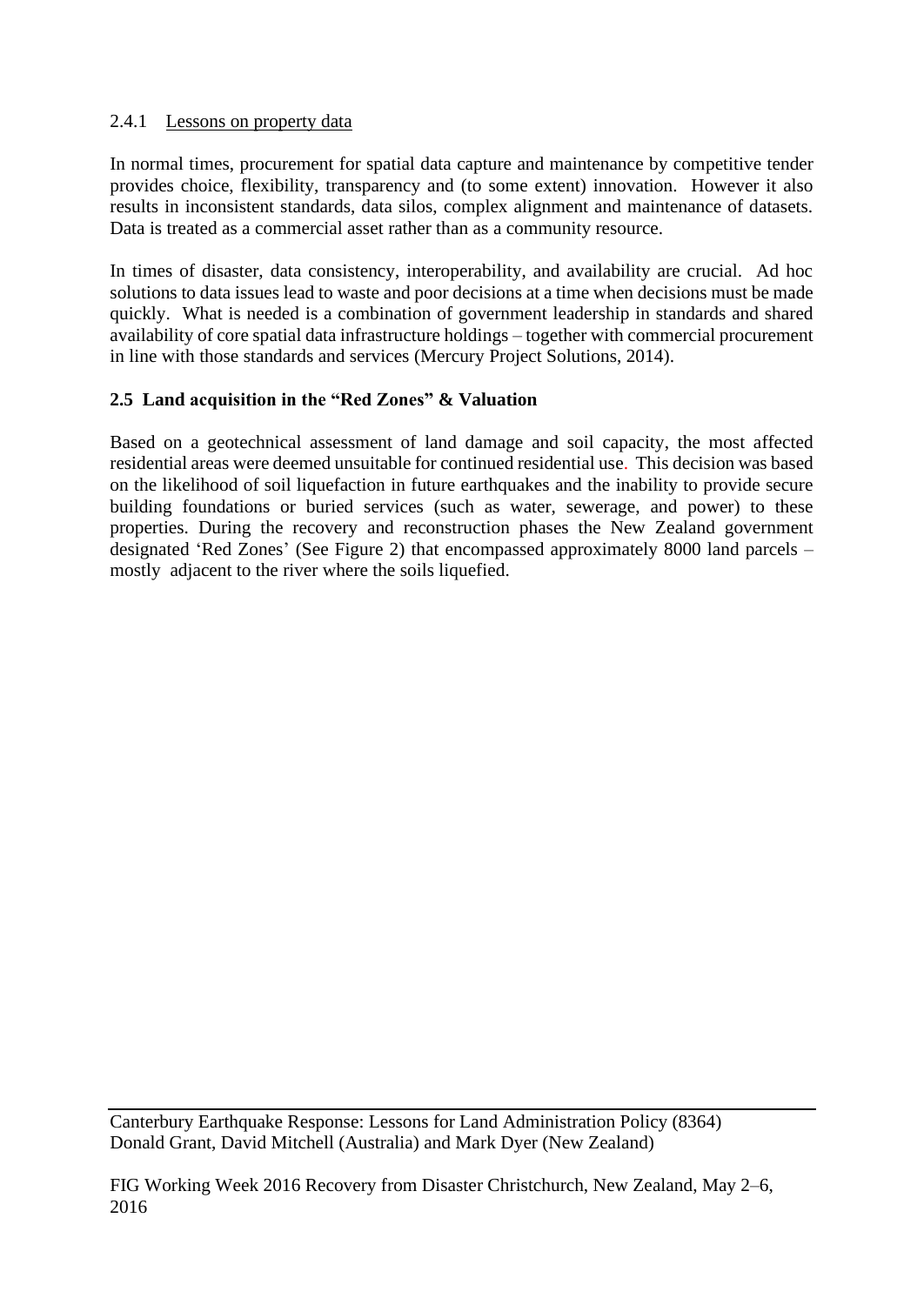**Land Status Map** 



**Figure 2 Some of the government-designated Red Zones in Christchurch, New Zealand (Sullivan & Grant, 2012)**

The implications of this decision were that properties within the Red Zones would need to be acquired by the government, and there would be an increased demand for land and housing outside the Red Zones, with an impact on property value.

The challenge for government included the magnitude of the task of acquisition (usually conducted by individual negotiation) and the need to provide certainty to landowners as soon as possible. The government announced offers to acquire residential properties in the Red Zones that were deemed no longer able to be occupied (Canterbury Earthquake Recovery Authority, 2012). These offers commenced in 2011 and were based on the most recent mass appraisal rating valuations for Christchurch, being the values dated August 1st, 2007. These mass appraisal valuations were assessed using a market value definition for both capital value and land value across a council area and were primarily intended for council rating purposes rather than for compensation (Sullivan and Grant 2012, Mitchell *et al* 2015). Subsequent extensions of the offers to other properties have continued – also based on the 2007 valuations (Brownlee, 2015).

According to the UN FAO, one of the guiding principles is 'equivalence' in determining appropriate compensation. Equivalence means that people should receive no more or no less than their loss. However suitable undamaged houses available for resettlement became scarce

Canterbury Earthquake Response: Lessons for Land Administration Policy (8364) Donald Grant, David Mitchell (Australia) and Mark Dyer (New Zealand)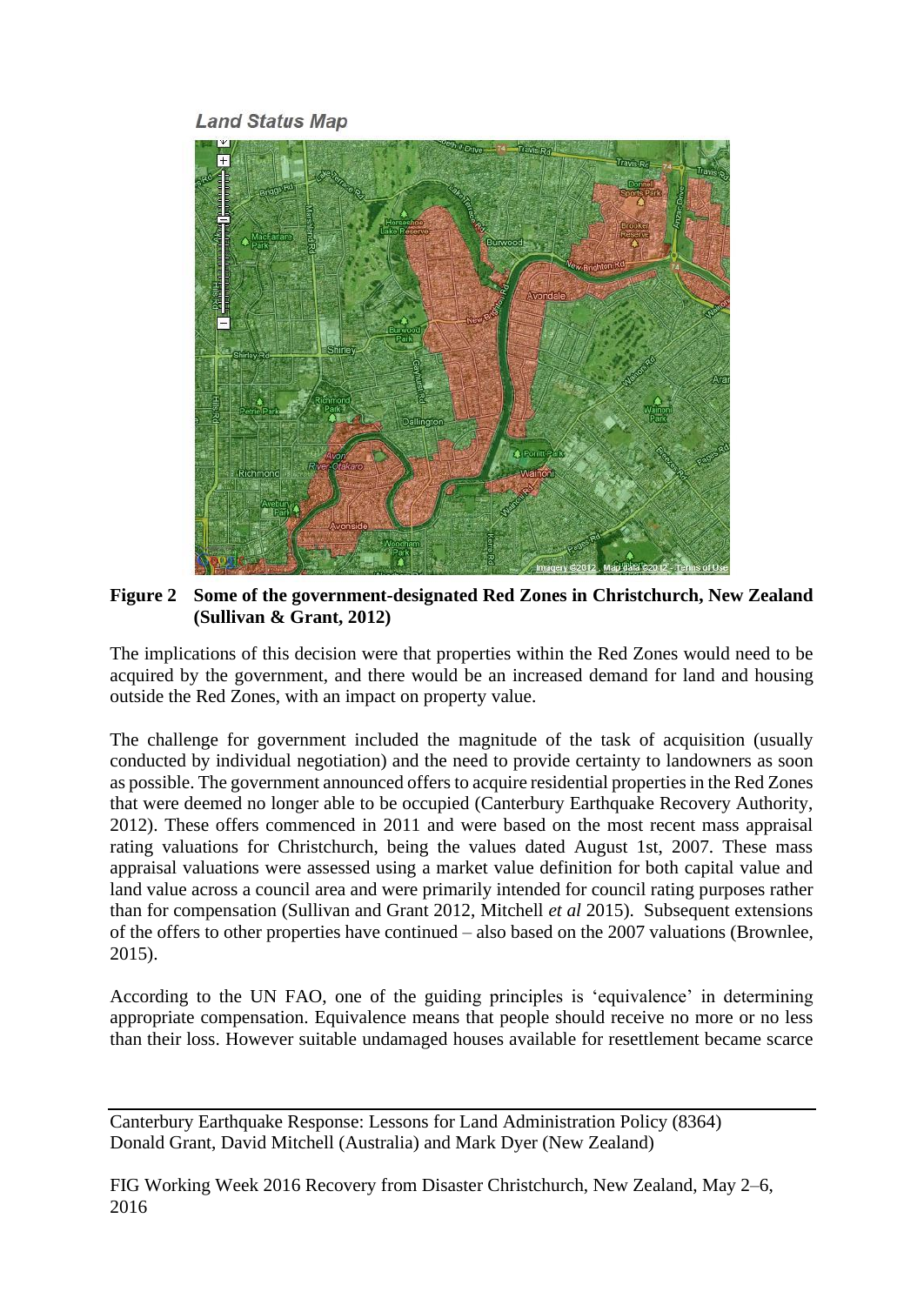and therefore more expensive. Therefore the government offers were often not sufficient for replacement.

## 2.5.1 Lessons on land acquisition and valuation

Property values are collected and managed under government direction in New Zealand for the purposes of rating valuation – not for disaster response. There is central government regulatory oversight and standards for values set by the Valuer-General. Nevertheless the responsibility for conducting valuations is decentralized to local Councils. As it happened, the valuation databases proved generally adequate to this additional responsibility for disaster response and land acquisition by government. However a more centralized valuation system, aligned with other property databases, may have been better suited to the task – particularly if a larger number of Councils had been within the disaster affected area.

#### **2.6 Government managed insurance fund**

When a disaster strikes in many countries, some affected private individuals can either be uninsured or under-insured. Insurance companies may also decline to accept cover for large scale disasters. An exception was after the Canterbury earthquakes where an insurance fund applied to most residential properties. This fund is administered by the Earthquake Commission which is government-owned crown entity (EQC, 2015; Mitchell *et al,* 2015).

Despite the lack of a centralized re-settlement process, compensated landowners resettled themselves in new private sector developments on stable land on the outskirts of the city. This decentralised private resettlement approach is unusual internationally and was made possible by the Earthquake Commission fund which is generated from a levy on house insurance premiums, accumulated investments and reinsurance.

Before the 2010 earthquake, this fund had approximately NZ\$8.4 billion available in funds and reinsurance (EQC, 2011). This gave affected people confidence that government would be able to manage the recovery and reconstruction, and people would receive insurance payouts. The Earthquake Commission, provides government-guaranteed insurance for up to NZ\$100,000 for residential properties. Private insurance covers any loss above NZ\$100,000 so the EQC payouts covered that part of the risk that private insurance companies were not prepared to cover (Earthquake Commission, 2015). This model was effective as it offered maximum private choice which suited New Zealanders in these circumstances (Grant & Mitchell 2016).

Insurance claims to EQC covered over 160,000 properties with a building claim and over 180,000 claims for home contents (EQC, 2016). From a land administration perspective, it was important that this process was underpinned by accurate and equitable property valuation, as well as accurate cadastral records. Valuation was essential in supporting insurance claims and insurance payouts (Mitchell *et al* 2015).

The earthquakes in Canterbury are estimated to have caused economic losses of approximately NZ\$40 billion (NZ Government, 2013). The Insurance Council of NZ (2015) estimates NZ\$15

Canterbury Earthquake Response: Lessons for Land Administration Policy (8364) Donald Grant, David Mitchell (Australia) and Mark Dyer (New Zealand)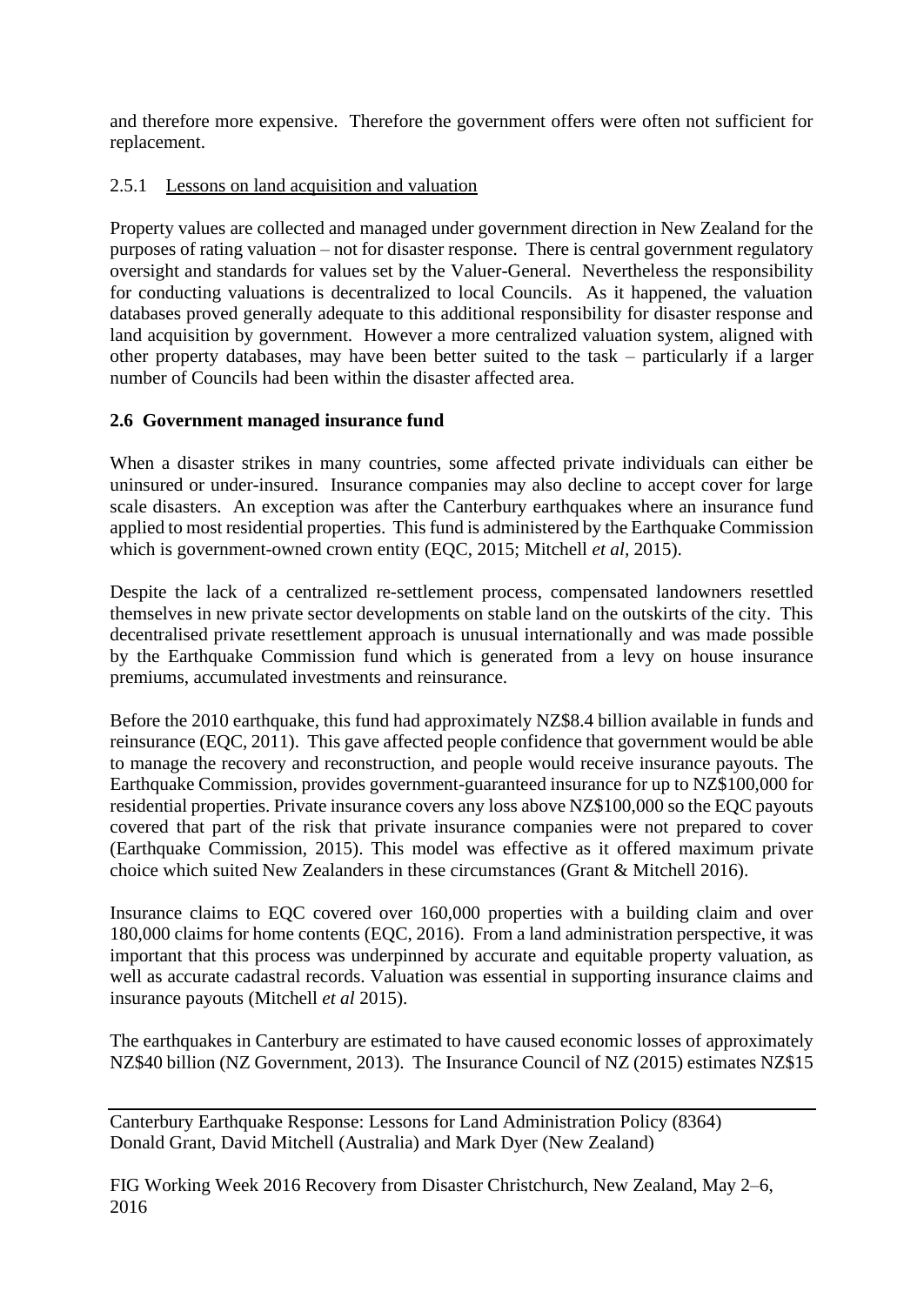billion of private insurance payments. The Earthquake Commission (EQC) insurance cost is estimated by Treasury to be NZ\$11.7 billion giving a total insurance cover of at least NZ\$26.7 billion (NZ Government, 2014). This is 67% of the total estimated damage – unusually high in international terms – reflecting the impact of the government-guaranteed EQC insurance scheme.

# 2.6.1 Lessons on insurance

A sound insurance scheme provides individuals with choices about how to rebuild their lives and property. However insurance on a large scale can be slow acting and may delay recovery. The New Zealand model of government-guaranteed disaster insurance worked well for Canterbury and Christchurch. However, the model of guaranteed disaster insurance supported by well developed valuation and loss-adjusting professions may not be available in emerging economies. Insurance may also introduce a financial bias for decisions on whether to repair (often cheaper and faster) or to pull down and rebuild (administratively easier).

# **3. NEW ZEALAND CAPACITY**

The strength and adaptive capacity of the land administration system in New Zealand meant that New Zealand was in a stronger position in 2010 to respond to a major disaster than many other countries. Indicators for some aspects of this adaptive capacity are shown in Table 1.

| <b>Adaptive capacity indicators</b>                                                     | <b>New Zealand</b>                     |
|-----------------------------------------------------------------------------------------|----------------------------------------|
| Estimated economic damage                                                               | <b>US\$30B</b>                         |
| GDP <sup>1</sup>                                                                        | US\$145B (2010)                        |
| Damage as proportion of GDP                                                             | 20.6% of GDP                           |
| GDP per capita <sup>1</sup>                                                             | US\$29,390                             |
| World Bank Doing Business – Registering Property $2015^2$                               | $1st$ of 189 countries                 |
| World Bank Doing Business – Construction Permits $2015^2$                               | $2nd$ of 189 countries                 |
| World Bank Property rights & rule based governance index<br>$(1$ -low, 6=high) $2015^1$ | Not available but<br>estimated to be 6 |
| Transparency International Corruption Perception Index 2014 <sup>3</sup>                | $2nd$ of 175 countries                 |

#### **Table 1: Indicators of capacity to respond to economic and land administration issues resulting from major earthquakes (adapted from Grant & Mitchell, 2016)**

<sup>1</sup> World Bank Open Data (*[data.worldbank.org/](http://data.worldbank.org/)*)

<sup>2</sup> World Bank Doing Business (*[www.doingbusiness.org/](http://www.doingbusiness.org/)*)

<sup>3</sup> Transparency International (*[www.transparency.org/cpi2014/results](http://www.transparency.org/cpi2014/results)*)

Canterbury Earthquake Response: Lessons for Land Administration Policy (8364) Donald Grant, David Mitchell (Australia) and Mark Dyer (New Zealand)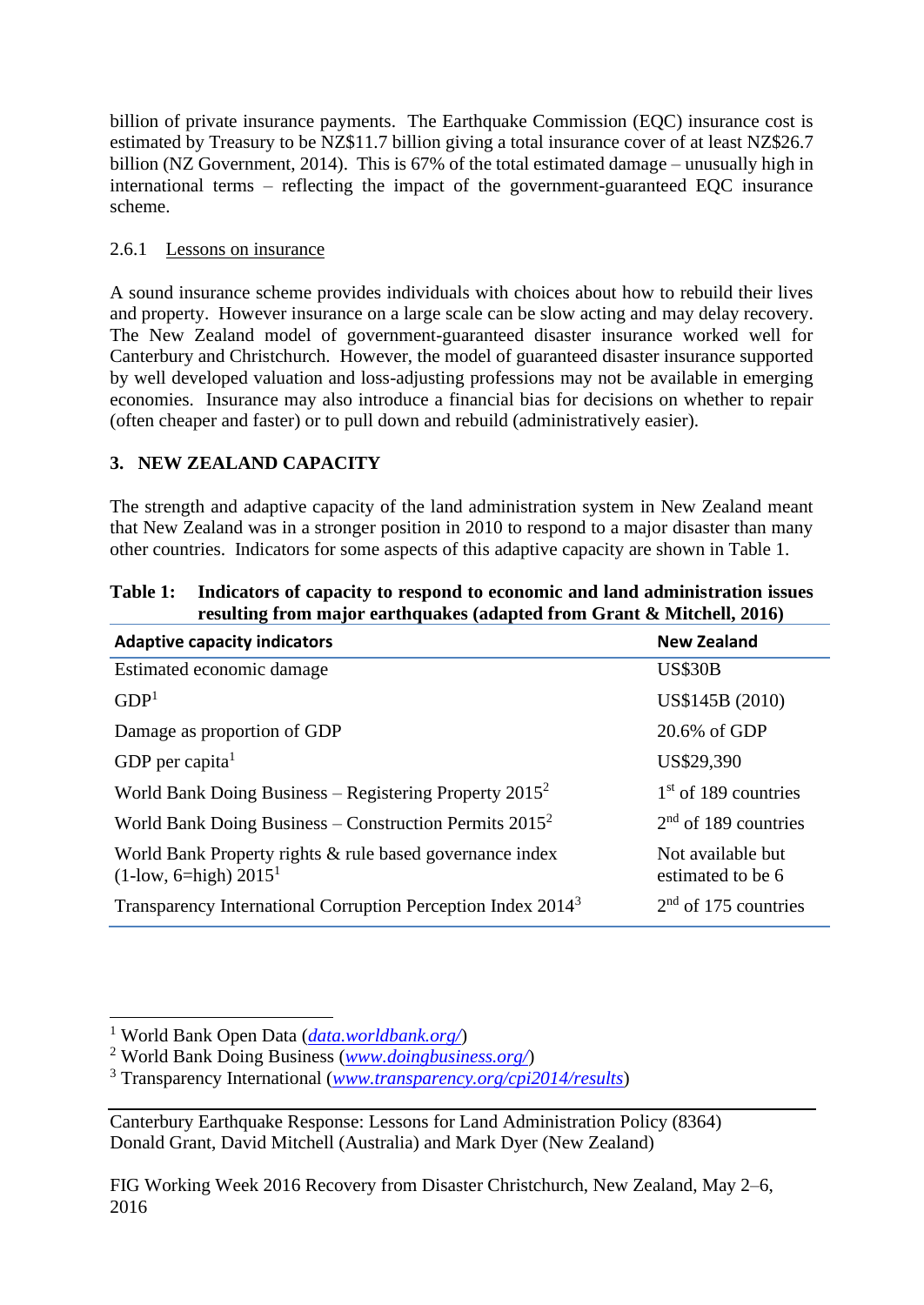Yet even though land administration New Zealand was strong, the system was put under considerable and unusual pressure. It is therefore reasonable to say that all countries will struggle to cope for many years following a major earthquake.

From these indicators it can also be concluded that some of the solutions found for disaster response and recovery in Canterbury may not be directly applicable in other countries with land administration systems that are not as strong. Nevertheless the underlying principles may be adaptable to other jurisdictions and communities.

# **4. CONCLUSION**

Land administration systems (including the functions of cadastral surveying, land tenure, valuation, land-use planning, and land development) that work at the micro level in normal times (property by property, or neighbourhood by neighbourhood) may fail at the macro level when thousands, to hundreds of thousands of properties, are affected.

In general, while potential improvements to recovery efforts can be identified, the actions taken in New Zealand proved to be broadly effective. Lessons from the New Zealand experience may help other countries better prepare their land administration systems for the impact of future earthquakes, making such adaptions as are suitable to the local environment and community. Resilience focus on preparedness in earthquake-prone areas will improve the adaptive capacity of the land administration system, as well as their capacity to support the economy and the community to respond to and prepare for future disasters.

## **REFERENCES**

Brownlee, G., (2015) *Report on decisions made in approving the residential red zone offer recovery plan*, retrieved from http://cera.govt.nz/residential-red-zone-offer-recovery-plan

Canterbury Earthquake Recovery Authority, (2012) *Christchurch Central Recovery Plan*. retrieved from *<https://ccdu.govt.nz/the-plan>*

EQC, (2016) *Canterbury scorecard*, retrieved from *[http://www.eqc.govt.nz/canterbury](http://www.eqc.govt.nz/canterbury-earthquakes/progress-updates/scorecard)[earthquakes/progress-updates/scorecard](http://www.eqc.govt.nz/canterbury-earthquakes/progress-updates/scorecard)* on 8 February 2016.

EQC (2015) *EQC Insurance*, retrieved from *[http://www.eqc.govt.nz/what-we-do/eqc](http://www.eqc.govt.nz/what-we-do/eqc-insurance)[insurance](http://www.eqc.govt.nz/what-we-do/eqc-insurance)* on

EQC (2011) *EQC annual report 2010-2011*, retrieved from *[http://www.eqc.govt.nz/about](http://www.eqc.govt.nz/about-eqc/publications/annual-reports)[eqc/publications/annual-reports](http://www.eqc.govt.nz/about-eqc/publications/annual-reports)*

Gall, M. (2012). *Seismic Shift: Public Participation in the Legislative Response to the Canterbury Earthquakes*, A. Canterbury L. Rev., 18, 232.

Geonet, (2015) *Canterbury aftershocks*, retrieved from *<http://info.geonet.org.nz/display/home/Canterbury+Aftershocks>* on 8 February 2016.

Canterbury Earthquake Response: Lessons for Land Administration Policy (8364) Donald Grant, David Mitchell (Australia) and Mark Dyer (New Zealand)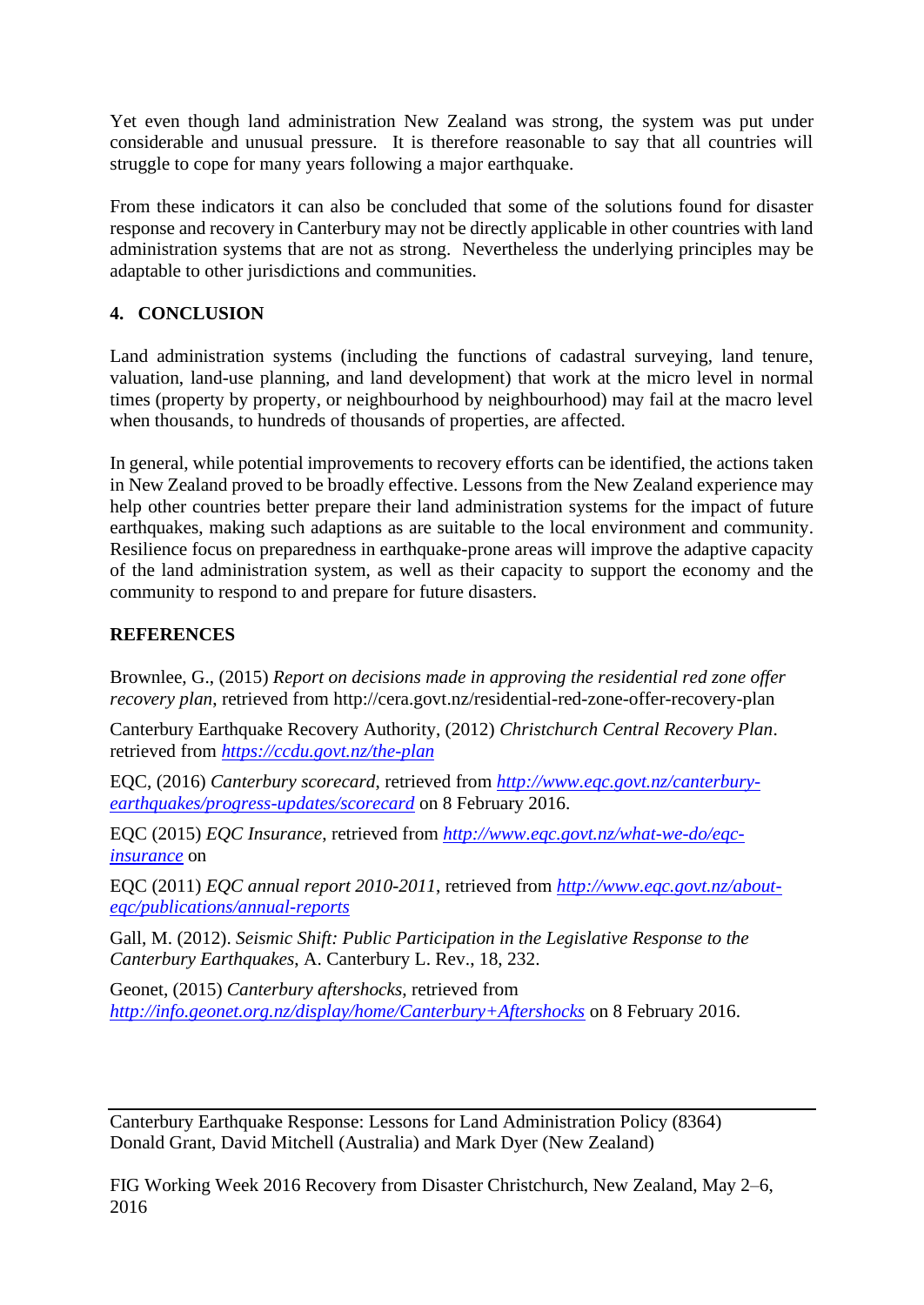Grant, D.B., Donnelly, N., Crook, C., Amos, M., Ritchie, J., & Roberts, C. (2015). Special feature–managing the dynamics of the New Zealand spatial cadastre. *Journal of Spatial Science*, 60(1), 3-18.

Grant, D.B., Mitchell, D., (2016) International lessons for land administration in Nepal? *Coordinates* (in press).

Haanen, A., Bevin, T., & Sutherland, N. (2002). *e-Cadastre-Automation of the New Zealand Survey System*, presented at FIG XXII International Congress, Washington DC, USA.

Insurance Council of New Zealand (2015) *Rebuild Statistics,* retrieved from *<http://www.icnz.org.nz/natural-disaster/canterbury/rebuild-statistics/>* on 18 February 2016

Land Information New Zealand, Surveyor-General. (2012a). *LINZS65003: Rules for Cadastral Survey 2010 (amended 1 November 2012)*. LINZ, Wellington.

Land Information New Zealand, Surveyor-General. (2012b). *LINZG65704: Interim guide to the amended Rules for Cadastral Survey 2010*. LINZ, Wellington.

Land Information New Zealand (2016) Certificate of Title, in *Land Registration user guides and resources: glossary*, retrieved from *[http://www.linz.govt.nz/land/land-registration/user](http://www.linz.govt.nz/land/land-registration/user-guides-and-resources/glossary)[guides-and-resources/glossary](http://www.linz.govt.nz/land/land-registration/user-guides-and-resources/glossary)*

Mercury Project Solutions (2014) *Property Data Management Framework (PDMF) problem identification summary*, retrieved from *[http://www.linz.govt.nz/about-linz/our-location](http://www.linz.govt.nz/about-linz/our-location-strategy/canterbury-spatial-data-infrastructure-sdi-programme/canterbury-sdi-projects)[strategy/canterbury-spatial-data-infrastructure-sdi-programme/canterbury-sdi-projects](http://www.linz.govt.nz/about-linz/our-location-strategy/canterbury-spatial-data-infrastructure-sdi-programme/canterbury-sdi-projects)*

Mitchell, D., Myers, M., and Grant, D., (2015) Land valuation: a key tool for disaster risk management, *Land Tenure Journal,* 1-14, pp37-69.

Muir, R. (2007) E-conveyancing in New Zealand: Progress to date and future developments, in *Registering the World Conference, Dublin* (pp. 26-28).

New Zealand Government. (2013). *Budget Policy Statement 2014*, retrieved from *<http://www.treasury.govt.nz/budget/2014/bps/bps-14.pdf>*

New Zealand Government. (2014). *Budget Policy Statement 2015*, retrieved from *<http://www.treasury.govt.nz/budget/2015/bps/bps-15.pdf>*

O'Brien, C., (2015) *Regulatory impact statement: Canterbury property boundaries policy decisions*, Retrieved from: http://www.linz.govt.nz/land/surveying/canterburyearthquakes/faqs-for-canterbury-property-owners

Robertson, C., Dyer, M., & Donnelly, N., (2016) *Locating property boundaries after shallow land movement – the Canterbury experience,* paper accepted for FIG Working Week 2016, Christchurch, New Zealand, 2-6 May 2016

Sullivan, N., Grant, D.B., (2012) *Valuation in post earthquake Christchurch*, presentation to FIG Working Week, 7-11 May 2012, Rome, Italy.

Scott, C., (2013) Surveying for a stronger Christchurch, *Survey Quarterly,* no, 74, NZIS

Canterbury Earthquake Response: Lessons for Land Administration Policy (8364) Donald Grant, David Mitchell (Australia) and Mark Dyer (New Zealand)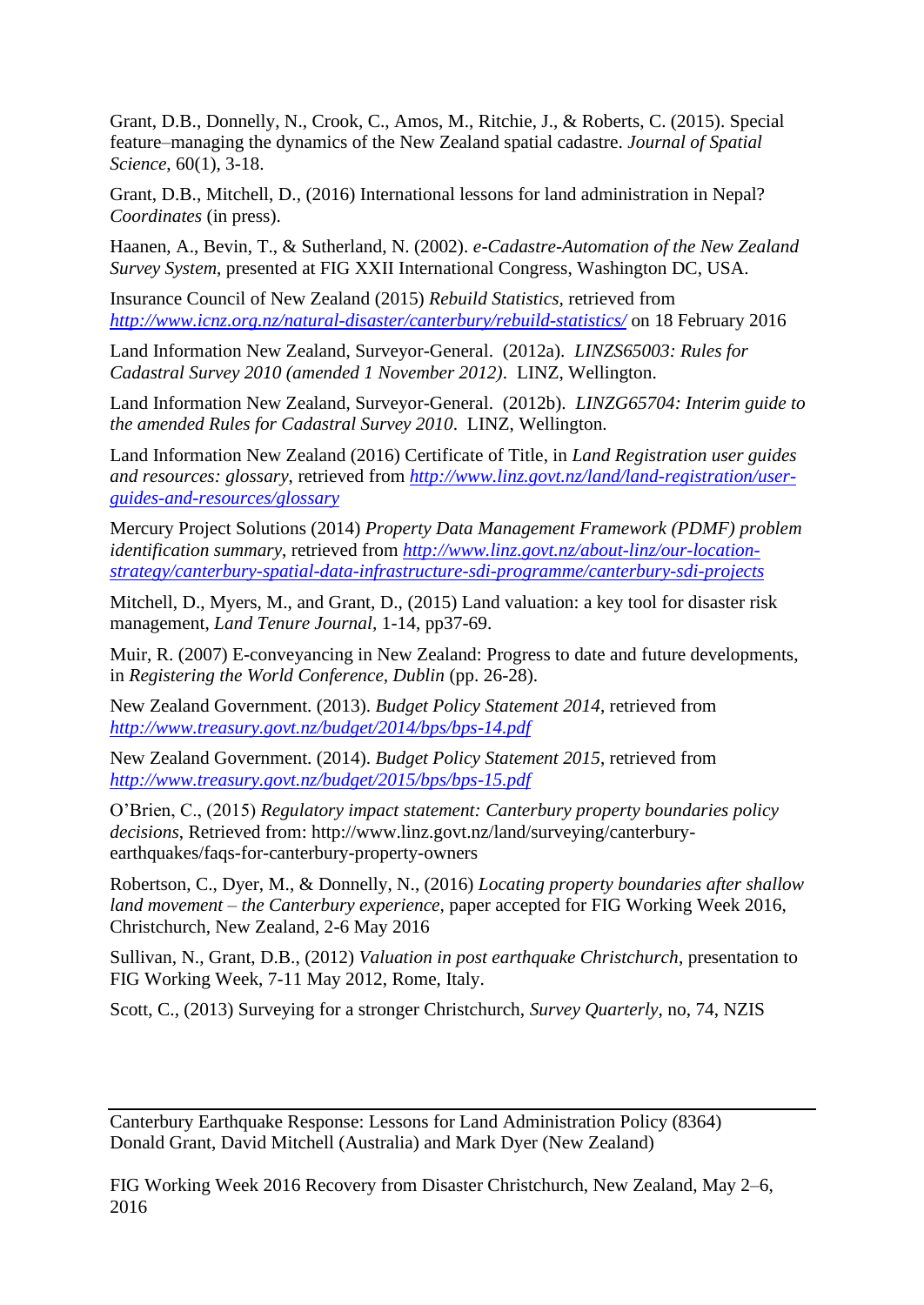#### **BIOGRAPHICAL NOTES**

**Donald Grant** was the New Zealand Surveyor General from 2004 to February 2014 – which covered the period of initial survey responses to the devastating Canterbury earthquakes in 2010 and 2011. He holds a BSc Honours in Physics from Canterbury University, a Diploma in Surveying from Otago University and a PhD in Surveying from the University of New South Wales. He registered as a surveyor in 1979 and is currently registered as a Licensed Surveyor in Victoria. Don was elected as a Fellow of the NZ Institute of Surveyors in 2007 and is New Zealand's delegate to FIG Commission 7. In 2014 he took up the position of Associate Professor in Geospatial Science at RMIT University.

**David Mitchell** has a PhD in land administration. Between 2011 and 2014 David was co-chair of Commission 7 Working Group 2 "Land administration, natural disasters, and climate change" (with Jaap Zevenbergen), and a member of the FIG Taskforce on Climate Change. He is the author of the FAO Land Tenure Manual "Assessing and Responding to Land Issues in Disaster Risk Management". At RMIT University he teaches cadastral surveying and land development and has a strong research focus on land tenure, climate change and natural disasters.

**Mark Dyer** is New Zealand's Surveyor-General. He has been in professional survey practice since 1986 and was in private practice prior to being appointed to Surveyor-General in 2014. He has been President and is a Fellow of the New Zealand Institute of Surveyors, is a member of the New Zealand Planning Institute and has recently become a Fellow of the Royal Institution of Chartered Surveyors.

#### **CONTACTS**

Assoc. Prof. Donald Grant School of Science RMIT University GPO Box 2476 Melbourne, VIC 3001 AUSTRALIA Tel. + 61 3 9925 2424 Email: donald.grant@rmit.edu.au Web site:<http://www.rmit.edu.au/contact/staff-contacts/academic-staff/g/grant-dr-don/>

Assoc. Prof. David Mitchell School of Science RMIT University GPO Box 2476 Melbourne, VIC 3001 AUSTRALIA Tel.  $+ 61$  3 9925 2420 Email: david.mitchell@rmit.edu.au

Canterbury Earthquake Response: Lessons for Land Administration Policy (8364) Donald Grant, David Mitchell (Australia) and Mark Dyer (New Zealand)